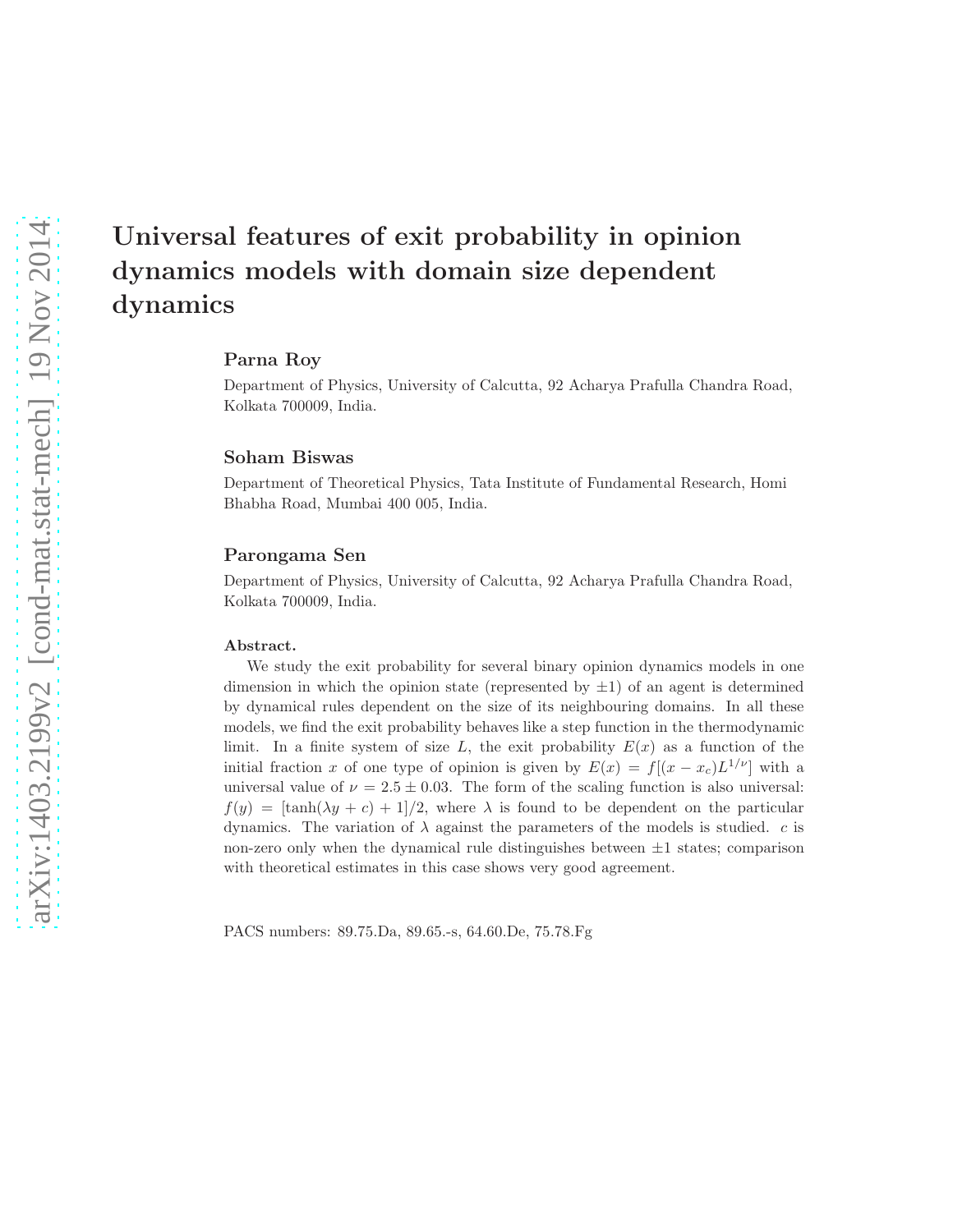## 1. Introduction

Identifying universality in physical phenomena occurring in different systems has become an important topic of research in the last few decades. Universality usually indicates that there are some fundamental common underlying features in the systems under consideration. It also signifies that there are only a few parameters occurring in the systems those are relevant. Existence of universality justifies the study of models which include only these parameters while real systems are far more complicated. Universality has been observed in critical phenomena; for example there is a unique value of the order parameter exponent in liquid-gas phase transition [\[1\]](#page-13-0). Universal features may also appear away from criticality as for example the universal scaling behaviour obtained for characteristic features of many complex networks [\[2\]](#page-13-1). In dynamical phenomena, universal classes have been observed close to and away from criticality. Models belonging to the same static universality class may belong to a different universality class as far as dynamics is concerned [\[3\]](#page-13-2). Non-equilibrium dynamics also reveal dynamical universal classes, for example, many systems have been shown to belong to the directed percolation universality class [\[4,](#page-13-3) [5\]](#page-13-4).

Exit probability (EP) is one important feature of dynamical models with two absorbing states. Examples include binary opinion dynamics models and Ising spin models. Exit probability  $E(x)$  denotes the probability that the system ends up with all  $\alpha$  opinion/spins in a certain state when initially x fraction had been in that state. Recently, a lot of effort has been put to identify universal features of exit probability in opinion dynamics models (as well as generalised Ising-Glauber models) in one dimension. In the voter model (which is equivalent to the Ising-Glauber dynamics in one-dimension)  $E(x)$ is simply equal to x while  $E(x)$  is a non-linear continuous function of x in nonlinear voter model, Sznajd model and long ranged Ising Glauber model [\[6,](#page-13-5) [7,](#page-13-6) [8,](#page-13-7) [9\]](#page-13-8) in one dimension. In all these cases  $E(x)$  apparently shows no dependence on finite sizes for larger system sizes [\[6\]](#page-13-5). The exit probability was also calculated and generalised for nonlinear q-voter model in one-dimension [\[10,](#page-13-9) [11,](#page-13-10) [12\]](#page-13-11). In higher dimensions or on networks, the exit probability in the thermodynamic limit may exhibit a step function behaviour, interpreted as a phase transition in some earlier works [\[13,](#page-13-12) [14,](#page-13-13) [15,](#page-13-14) [16,](#page-13-15) [17\]](#page-13-16). Strong finite size effects are observed here. The possibility of problems arising while calculating the exit probability, due to the sole use of local update rules in dynamical systems, was addressed previously by Galam et al [\[18\]](#page-13-17).

In a recent study of a binary opinion dynamics model [\[19\]](#page-13-18), the behaviour of the exit probability was found to be quite different from the well studied models mentioned in the paragraph above; it exhibited a step function like behaviour in the thermodynamic limit even in one dimension. It also showed the existence of an exponent with a value independent of the model parameter. In the model considered in [\[19\]](#page-13-18), the state (spin or opinion) of an agent was updated according to a rule dependent on the size of his/her two neighbouring domains.

In this paper, we investigate whether the step function behaviour of  $E(x)$  in the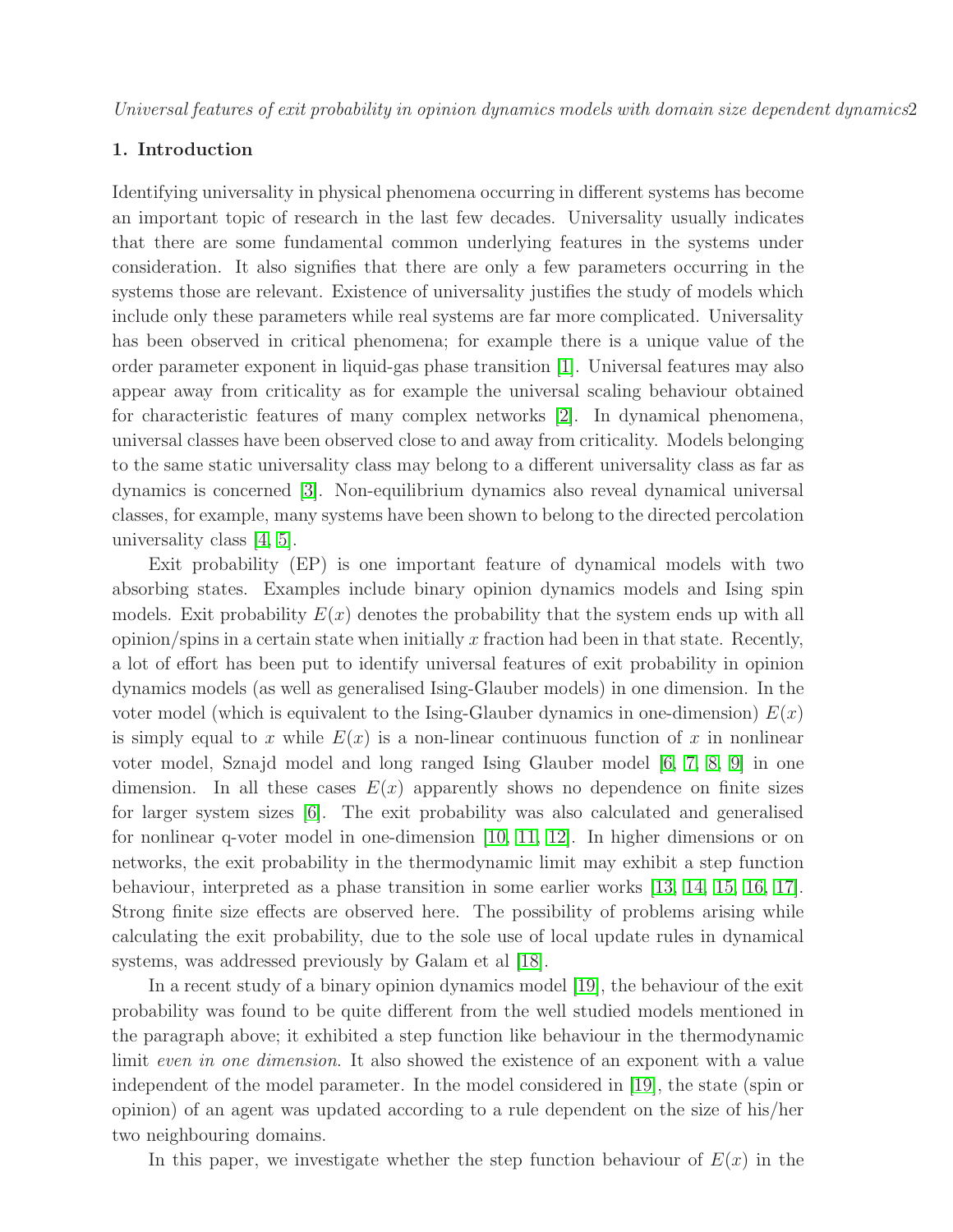thermodynamic limit is a universal feature of models with dynamical rules which involve the sizes of neighbouring domains in one dimension. Careful study of a number of models indicates that indeed such a universal feature exists. Furthermore, universal scaling function and an exponent with model independent universal value are obtained. The non-universal quantities associated with the scaling function also show very interesting behaviour as a function of the model parameters.

In section II, the models are introduced and details of the simulation provided briefly. Results are presented in section III and discussions and summary in the last section.

## 2. The Models

We have considered a number of models which mimic opinion formation in a society where the opinions have values  $\pm 1$ . These states can be equivalently regarded as the states of Ising spins and the models may be interpreted as interacting spin models as well. Since it is convenient to talk in terms of spins we will use the term spin instead of opinion henceforth. It also becomes more meaningful as the models behave as familiar spin models in certain limits.

In all these models considered in one dimension, in the spin picture, the spins located on the domain boundaries are liable to flip, as in the case of zero temperature Ising model with Glauber dynamics. The spins which can undergo change have therefore two neigbouring domains of opposite spin states. In general, in the models considered in this work, the state of the spin at the domain boundary is determined by the state of the neighbouring domains and their sizes.

2.0.1. BS model In the first model introduced in this class by Biswas and Sen [\[20\]](#page-13-19), the BS model hereafter, the state of the spin simply follows that of the larger neighbouring domain. Hence if  $d_{up}$  and  $d_{down}$  are the neighbouring domain sizes (with up and down spins respectively), the spin will be up if  $d_{up} > d_{down}$  and down otherwise. In case  $d_{up} = d_{down}$ , the state is chosen to be  $\pm 1$  with equal probability. A spin sandwiched between domains of opposite sign is always flipped. The BS model, where the final configuration is all up or all down states, is different from the Ising model having different dynamical exponents with respect to domain growth and persistence [\[20\]](#page-13-19).

2.0.2. BS model with cutoff In the BS model one can introduce a cutoff [\[21\]](#page-13-20) on the size of the domain while calculating  $d_{up}$  and  $d_{down}$ . The cutoff is taken as  $R = pL/2$ where  $L$  is the system size and  $p$  a parameter ranging from zero to 1. Now, with the introduction of this cut off parameter p, the definition of  $d_{up}$  and  $d_{down}$  are modified:  $d_{up} = \min\{R, d_{up}\}\$ and similarly  $d_{down} = \min\{R, d_{down}\}\$  while the same dynamical rule explained earlier applies. When  $p$  is infinitesimal, the results are identical to those of the nearest neighbour Ising model. For finite  $p$ , there is a crossover behaviour in time: initially there is a BS-like behaviour after which very few domain walls survive which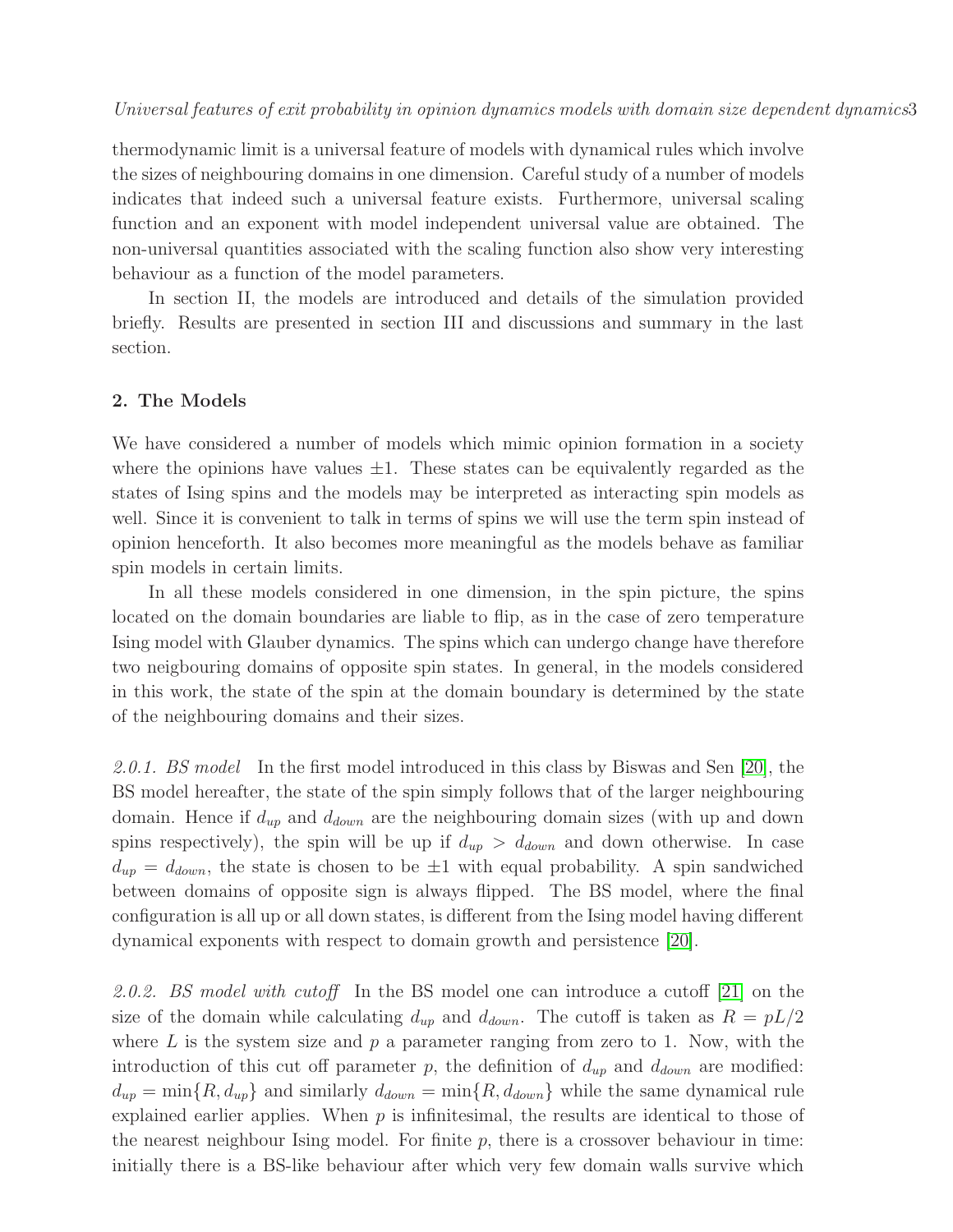perform almost noninteracting motion for a long time before annihilating each other.  $p = 1$  is of course equivalent to the BS model. Instead of a fixed value of the cutoff a random cutoff can also be considered.

2.0.3. The  $\beta$  model We have also studied a model where the dynamics depends on the size of the neighbouring domains stochastically with a noise like parameter  $\beta$  [\[22\]](#page-13-21). In this so called  $\beta$  model, the probability of a boundary spin to be up is taken as

$$
P(up) \propto e^{\beta (d_{up} - d_{down})},\tag{1}
$$

and it is down with probability

$$
P(down) \propto e^{\beta(d_{down} - d_{up})}.
$$
\n
$$
(2)
$$

The normalised probabilities are therefore  $P(up) = \exp \beta \Delta / (\exp(\beta \Delta) + \exp(-\beta \Delta))$  and  $P(down) = 1 - P(up)$ , where  $\Delta = (d_{up} - d_{down})$ .  $\beta = 0$  is equivalent to the Ising model and any finite value of  $\beta$  drives the system to the BS dynamical class.

2.0.4. The  $\epsilon$  model The BS model was shown to be equivalent to a reaction diffusion model in one dimension where random walkers tend to walk towards their nearer neighbours and annihilate on meeting [\[23\]](#page-13-22). This reaction diffusion model can be generalised by assigning a probability  $\epsilon$  to move towards the nearer neighbour.  $\epsilon = 1$ corresponds to the BS model and  $\epsilon = 0.5$ , the model with unbiased walkers which mimics the coarsening dynamics in the Ising model. We call this model the  $\epsilon$  model. In the equivalent spin model, the larger neighbouring domain will dictate the sign of the spin on the boundary with probability  $\epsilon$ .

2.0.5. The  $\rho - \mu$  model Another stochastic model involving two parameters has been conceived [\[20\]](#page-13-19). Here a quenched disorder is introduced in the BS model through a parameter  $\rho$  representing the probability that people are completely rigid and never change their opinion throughout the time evolution. The second parameter  $\mu$  relaxes the rigidity criterion in an annealed manner. It was found that although with  $\rho \neq 0$ and  $\mu = 0$ , no consensus state is reached, any nonzero value of  $\mu$  enables the system to reach the all up/down states [\[20\]](#page-13-19).

2.0.6. The weighted influence (WI) model In all the models described above, the up and down states are taken to be indistinguishable. A model in which the up and down domains have different weight factors has been considered recently [\[19\]](#page-13-18) and in fact the exit probability was also evaluated as mentioned in the introduction. We apply the analysis used in this work to the results of [\[19\]](#page-13-18) to reveal certain interesting features related to the exit probability. This model was termed as the weighted influence (WI) model, where an individual takes up opinion 1 with probability

$$
P_1 = \frac{d_{up}}{d_{up} + \delta d_{down}}.\tag{3}
$$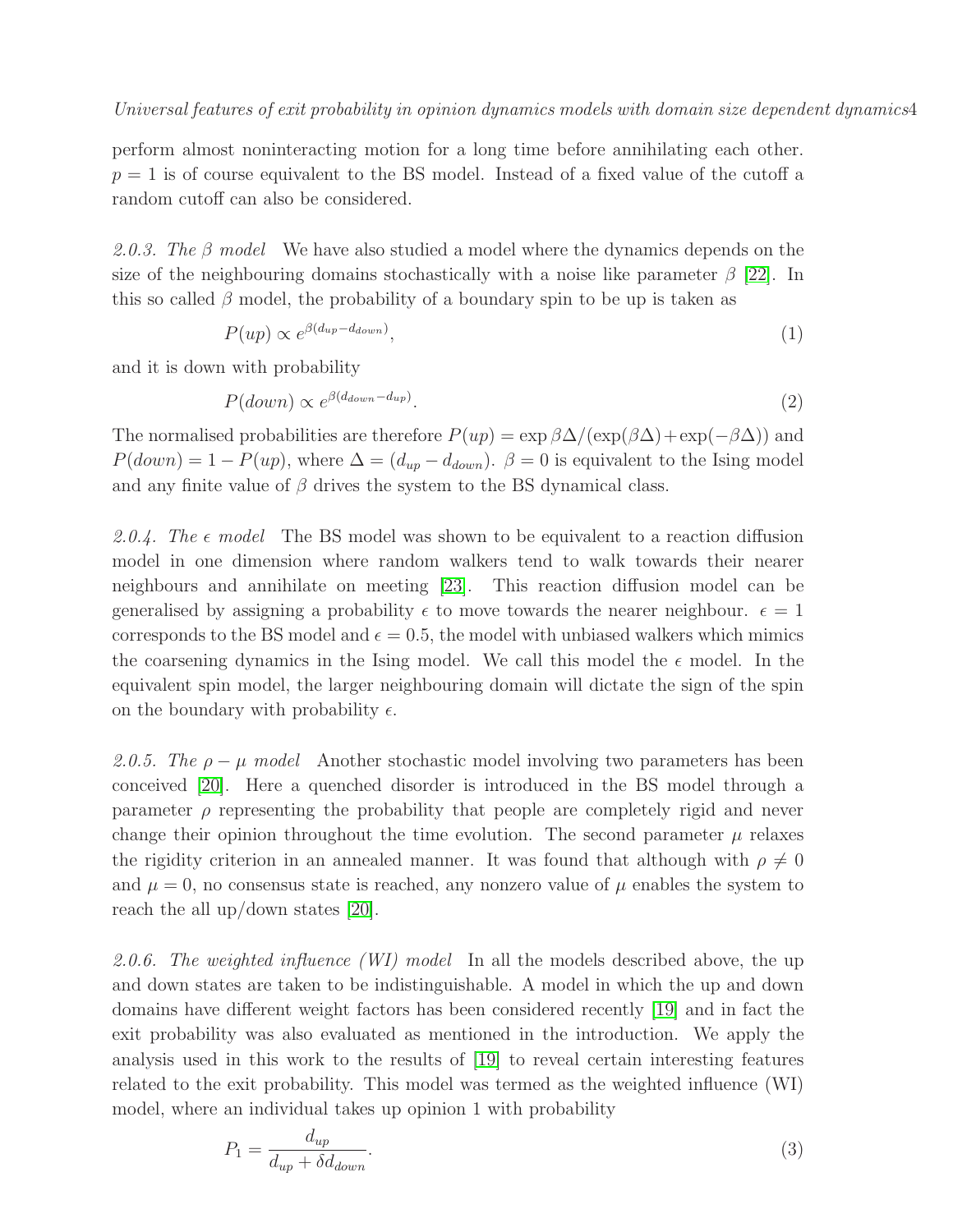$\delta$  is the relative influencing ability of the two groups and can vary from zero to  $\infty$ . Probability to take opinion value  $-1$  is  $P_{-1} = 1 - P_1$ .

All the models discussed above have one common feature in their dynamical rule. For all these models the state of the randomly selected spin depends on the size of the neighbouring domains somehow. In spite of this similarity the intrinsic dynamical rule of the models are different. The first one is the BS model which has no disorder, no stochasticity in the dynamics and the state of the selected spin becomes just the same as that of the larger neighbouring domain. Also in the BS model with cutoff there is no intrinsic stochasticity and disorder but its late time dynamical behaviour is completely different which is Ising like. In the  $\beta$  model, thermal noise like disorder is introduced. Here the dynamics is stochastic but for any non-zero  $\beta$  the system belongs to the dynamical class of BS model. In the  $\rho - \mu$  model disorder is introduced through  $ρ$  and  $μ$ . For  $μ \neq 0$ , this model has the same dynamical behaviour as the BS model. In the  $\epsilon$  model, with  $\epsilon > 0.5$ , dynamical behaviour is same as BS model whereas for  $\epsilon = 0.5$  the dynamics is Ising like and for  $\epsilon < 0.5$  a different behaviour has been observed previously. On the other hand the WI model, which incorporates stochasticity, is not equivalent to the BS model in any limit. It belongs to a different universality class as far as persistence behaviour is concerned.

System sizes ranging from  $L = 200$  to  $L = 50000$  were considered depending on the model; e.g., since the BS model does not involve any parameter, one could probe much larger sizes [‡](#page-4-0). All the simulations are done for at least 2500 configurations for each system size. Random sequential updating is used in all the simulations.

## 3. Results

#### 3.1. Symmetric models: Exit probability

We first discuss the results for the behaviour of the EP for the models with symmetry where up/down states have the same status. These results show the existence of an exponent with a model independent universal value.

3.1.1. BS model For the BS model we have studied the exit probability  $E(x)$  for system sizes ranging from  $L = 6000$  to  $L = 50000$ . The plot of  $E(x)$  against initial fraction of up spins  $x$  shows that it is nonlinear having strong system size dependence and that the different curves intersect at a single point  $x_c = 0.5 \pm 0.001$  (shown in the inset of Fig. [1\)](#page-5-0). The curves become steeper as the system size is increased. The exit probability thus shows a step function behaviour in the thermodynamic limit.

Finite size scaling analysis can be made using the scaling form

<span id="page-4-1"></span>
$$
E(x,L) = f\left[\frac{(x-x_c)}{x_c}L^{1/\nu}\right]
$$
\n(4)

<span id="page-4-0"></span>‡ In fact to get reliable results for the dynamic exponents in the BS model one needs to simulate systems with size at least  $\mathcal{O}(10^4)$  [\[20,](#page-13-19) [21,](#page-13-20) [22,](#page-13-21) [23\]](#page-13-22).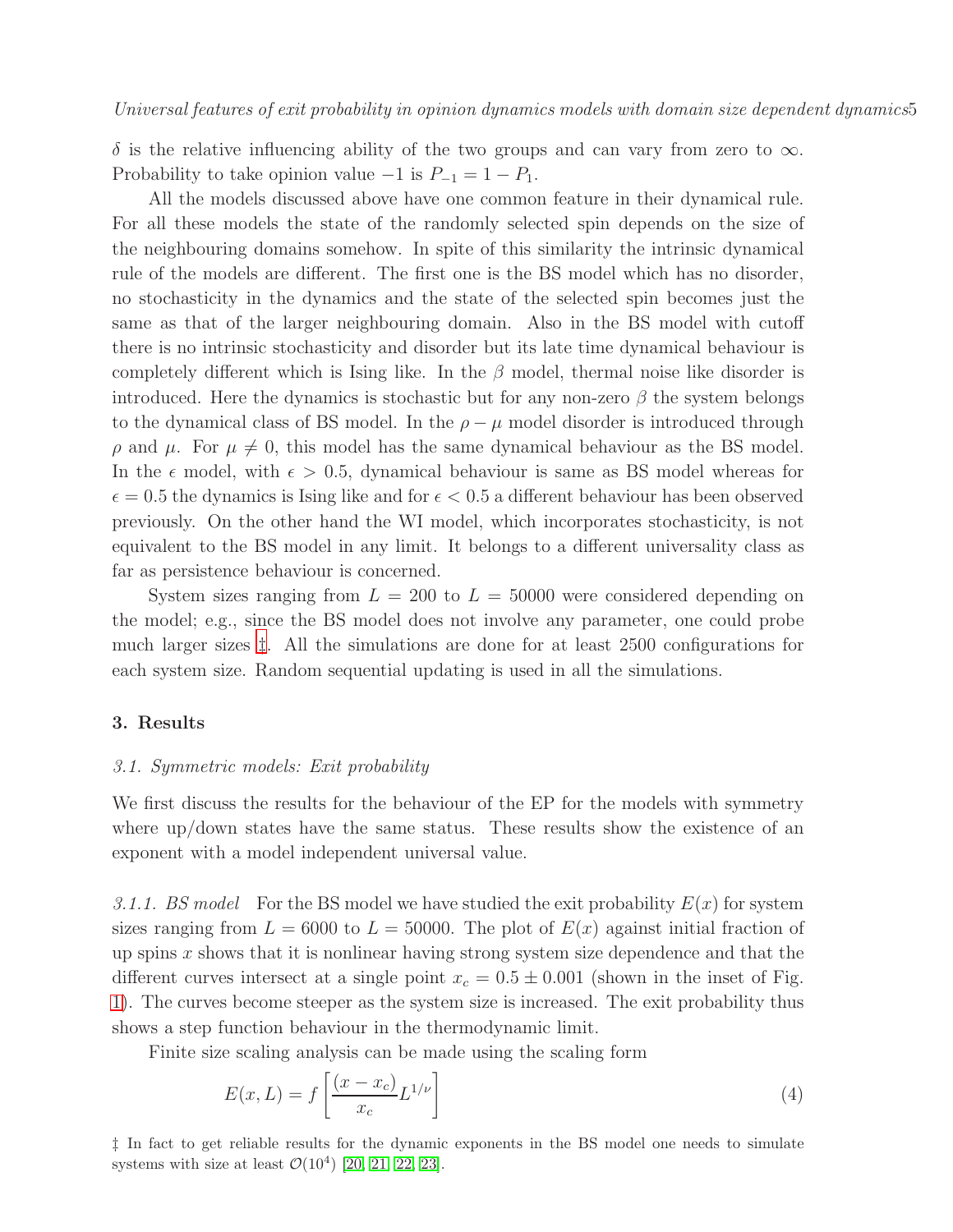

<span id="page-5-0"></span>**Figure 1.** The data collapse of  $E(x)$  plotted against  $\frac{(x-x_c)}{x_c}L^{1/\nu}$  for different system sizes for BS model. Inset shows the unscaled data for the exit probability against initial concentration x.

where  $f(y) \to 0$  for  $y \ll 0$  and equal to 1 for  $y \gg 0$ , so that the data for different system sizes L collapse when  $E(x)$  is plotted against  $\frac{(x-x_c)}{x_c}L^{1/\nu}$ . The data collapse takes place with  $\nu = 2.5 \pm 0.03$  (Fig. [1\)](#page-5-0). The value of  $x_c$  has been estimated as follows: ideally at  $x_c$  the exit probability is size independent. Numerically it is difficult to obtain exact intersection for all the system sizes. Above  $x_c$ , data for larger values of system size lie above in the  $E(x)$  vs x plane, and below  $x_c$  the opposite happens, so by observing the range of x for which this happens, the error bars are estimated. To obtain  $\nu$ , one uses the value of  $x_c$  obtained as above and the range of  $\nu$  values for which the collapse appears to be good is taken to estimate the error bars. However, a good scaling collapse can only be obtained for sufficiently large values of L, typically  $L > 5000$ .

3.1.2. BS model with cutoff Introducing a cutoff in the BS model, we calculate  $E(x)$ using cutoff factor  $p > 0$  for different system sizes ranging from  $L = 200$  to  $L = 2000$ . As long as  $p < 1$ , the time to reach equilibrium  $\sim L^2$ . So here we have to restrict system size at  $L = 2000$  while for other models we use much larger system sizes.

Here  $E(x)$  shows (Fig. [2\)](#page-6-0) scaling behaviour given by eq. [\(4\)](#page-4-1) as in the BS model with  $\nu = 2.5 \pm 0.03$  and  $x_c = 0.5 \pm 0.001$  for any p.

3.1.3. The β model In the β model we have studied the exit probability with noise parameter  $\beta \ge 0$  for system sizes ranging from  $L = 6000$  to  $L = 30000$ . For  $\beta = 0$  the plot of  $E(x)$  against x gives a straight line (Fig. [3\)](#page-6-1) which is expected as it is identical to the nearest neighbour Ising model. In this case the result is independent of finite system sizes also.

For any nonzero value of  $\beta$ , EP shows nonlinear behaviour with strong system size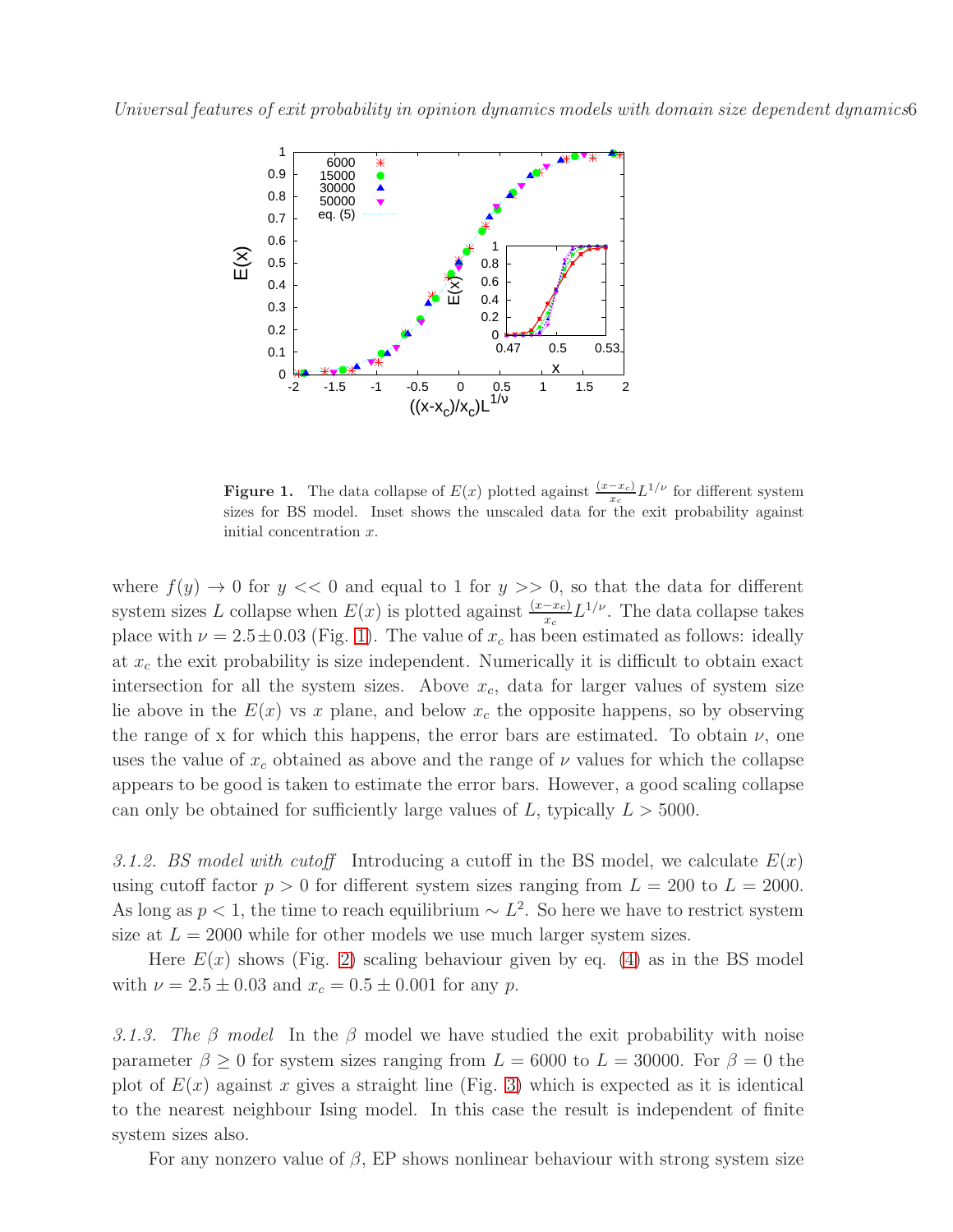

<span id="page-6-0"></span>**Figure 2.** The data collapse of  $E(x)$  plotted against  $\frac{(x-x_c)}{x_c}L^{1/\nu}$  for different system sizes for BS model with cutoff  $p = 0.4$ . Inset shows the unscaled data for the exit probability against initial concentration x.



<span id="page-6-1"></span>**Figure 3.** The data collapse of  $E(x)$  plotted against  $\frac{(x-x_c)}{x_c}L^{1/\nu}$  for different system sizes for model with noise parameter  $\beta = 0.1$ . Inset at the bottom shows the unscaled data for the exit probability against initial concentration  $x$  and inset at the top shows the plot of exit probability for  $\beta = 0$ .

dependence (Fig. [3\)](#page-6-1) similar to the BS model. The scaling is once again found to be identical to eq. [\(4\)](#page-4-1) with  $\nu = 2.5 \pm 0.03$ , independent of  $\beta$ . Here also  $x_c = 0.5 \pm 0.001$ for all values of  $\beta \neq 0$ .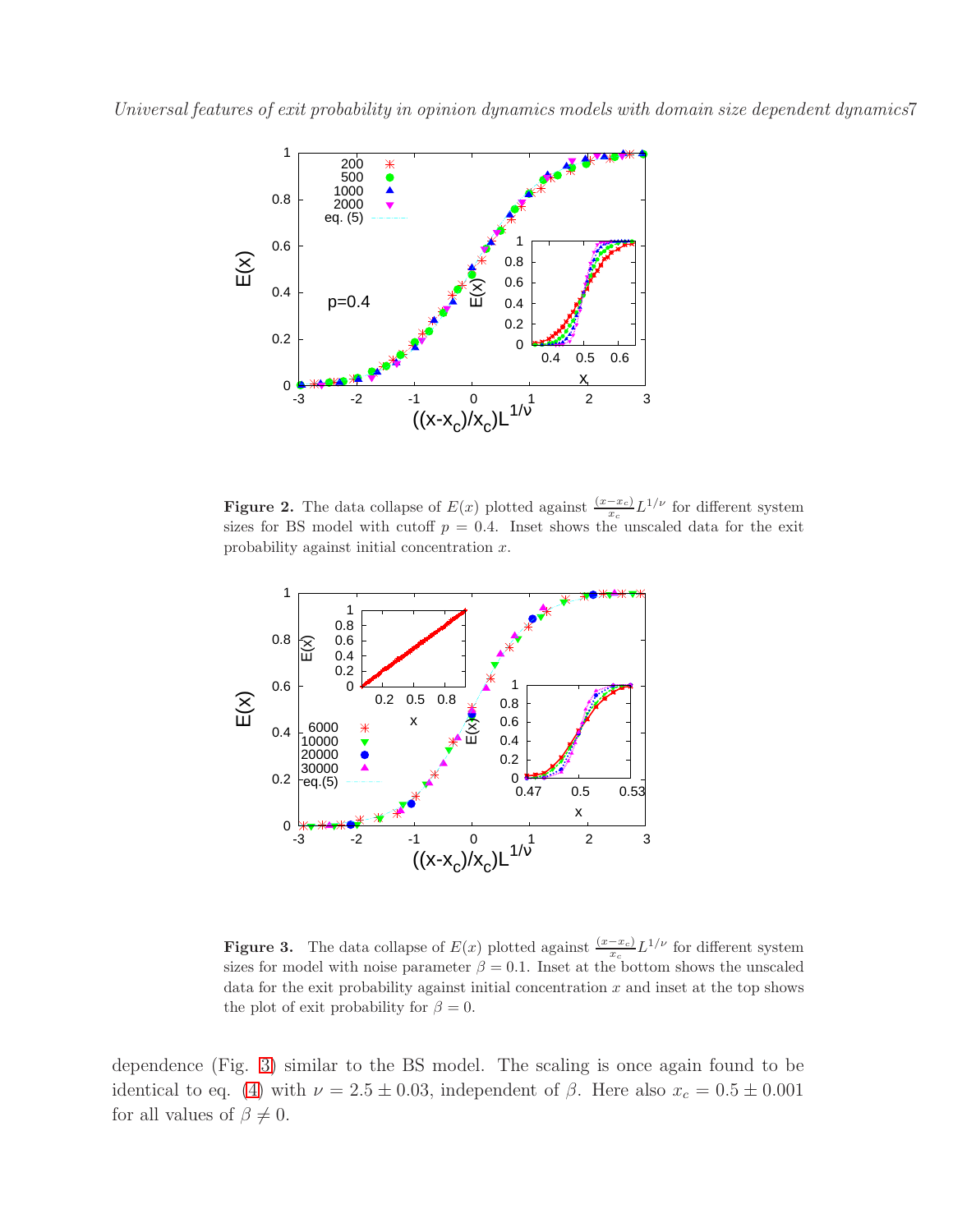3.1.4. The  $\rho - \mu$  model In the  $\rho - \mu$  model we have studied the exit probability with rigidity parameter  $\rho \leq 1$  for  $0 < \mu \leq 1$  using different system sizes ranging from  $L = 6000$  to  $L = 30000$ . For this model also, EP shows a nonlinear behaviour with strong system size dependence (Fig. [4\)](#page-7-0). Here also  $E(x)$  shows scaling behaviour given by eq. [\(4\)](#page-4-1) with scaling exponent  $\nu = 2.5 \pm 0.03$  independent of  $\rho$  and  $\mu$ . Also  $x_c = 0.5 \pm 0.001$  for all values of  $\rho$  and  $\mu$ .



<span id="page-7-0"></span>**Figure 4.** The data collapse of  $E(x)$  plotted against  $\frac{(x-x_c)}{x_c}L^{1/\nu}$  for  $\rho - \mu$  model. Inset shows the unscaled data for the exit probability against initial concentration  $x$ .

3.1.5. The  $\epsilon$  model For the  $\epsilon$  model the system reaches the consensus state (all up/down) only for  $\epsilon \geq 0.5$ . In fact when  $\epsilon < 0.5$ , the final state is completely disordered.

 $E(x)$  is simply equal to x for  $\epsilon = 0.5$  which is expected as it is identical to the nearest neighbour Ising model. When  $\epsilon > 0.5$ , EP shows nonlinear behaviour with strong system size dependence (Fig. [5](#page-8-0) shown for  $\epsilon = 0.8$ ) for any value of  $\epsilon$ .

The system sizes here vary from 5000 to 30000. Data collapse similar to the previously discussed models is also obtained here (Fig. [5\)](#page-8-0) with  $\nu = 2.5 \pm 0.03$  and  $x_c = 0.5 \pm 0.001.$ 

## 3.2. Analysis of the scaling function for symmetric models

We find that in all the above cases, the EP becomes a step function at  $x = 1/2$  in the thermodynamic limit and the scaling form given by eq. [\(4\)](#page-4-1) is obeyed with the value of  $\nu = 2.5 \pm 0.03$  being model independent. The scaling function f is found to fit very well with the general form

<span id="page-7-1"></span>
$$
f(y) = \left[\tanh(\lambda y) + 1\right]/2. \tag{5}
$$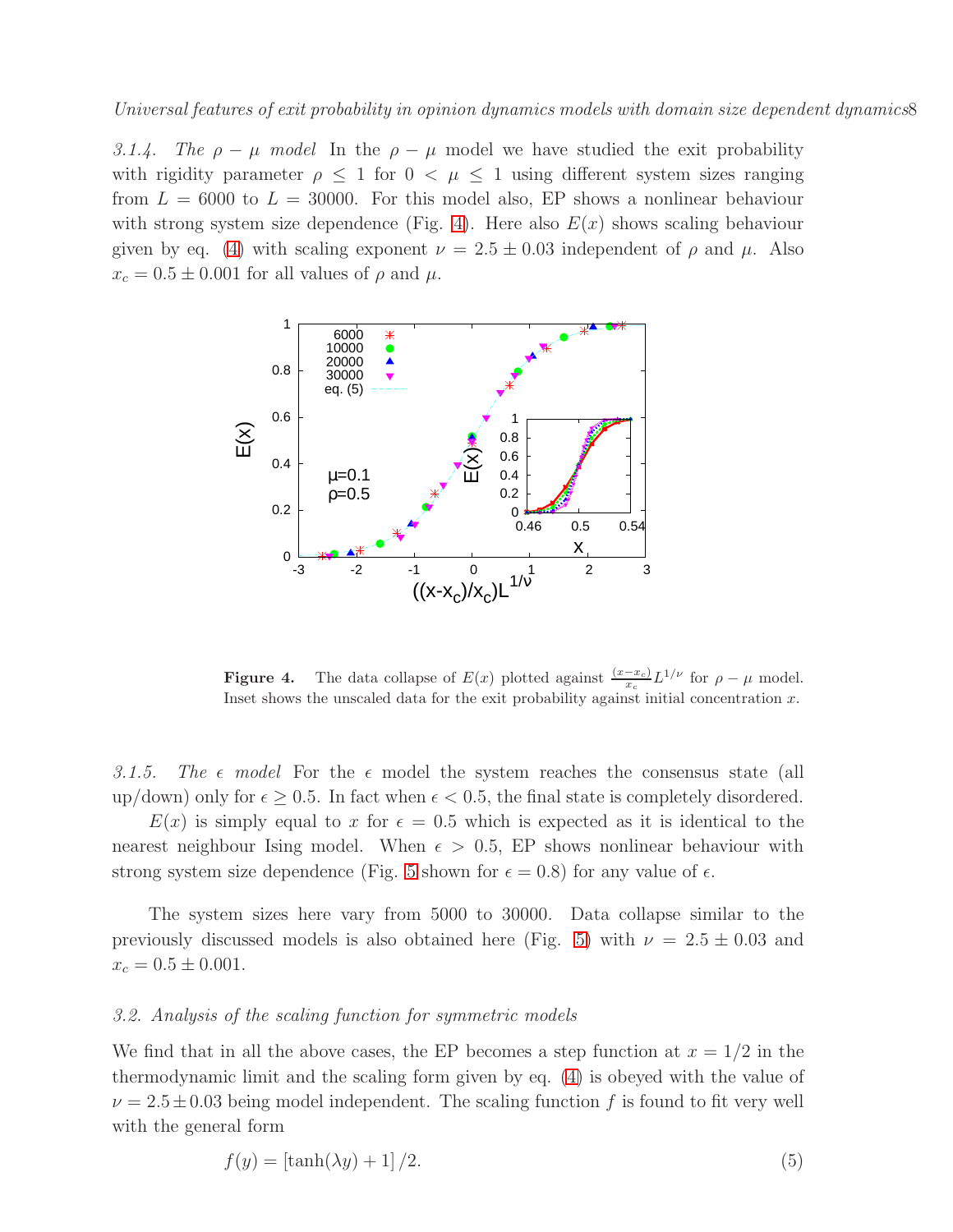

<span id="page-8-0"></span>**Figure 5.** The data collapse of  $E(x)$  plotted against  $\frac{(x-x_c)}{x_c}L^{1/\nu}$  for different system sizes for  $\epsilon$  model with  $\epsilon = 0.8$ . Inset shows the unscaled data for the exit probability against initial concentration x.

where  $y = \frac{x - x_c}{x_c}$  $\frac{-x_c}{x_c} L^{1/\nu}$ . We conjecture the above form from the following considerations: first, the shape of the curve suggests a tanh form (note that the argument y varies from  $-\infty$  to  $+\infty$ ). Secondly, in the thermodynamic limit  $(L \to \infty)$ ,  $E(x) \to 0$  for  $x < x_c$ and  $E(x) \to 1$  for  $x > x_c$  such that one needs to add a factor of unity and also a division by 2 in  $f(y)$ . This form also leads to the result that  $x_c = 1/2$  and  $E(x_c) = 1/2$  in the symmetric models, shown later in this subsection.

We obtain the values of  $\lambda$  and find that  $\lambda$  is the factor which is different in each case (Figs [6,](#page-8-1) [7\)](#page-9-0). For the BS model we found  $\lambda = 1.22 \pm 0.02$  by fitting the collapsed plot of the model (fig [1\)](#page-5-0) in equation [5.](#page-7-1)



<span id="page-8-1"></span>**Figure 6.** Plot of  $\lambda$  against cutoff p (cutoff model; left panel) and against  $\beta$  (noise model; right panel)

When the model involves a parameter,  $\lambda$  shows variation with the parameter value.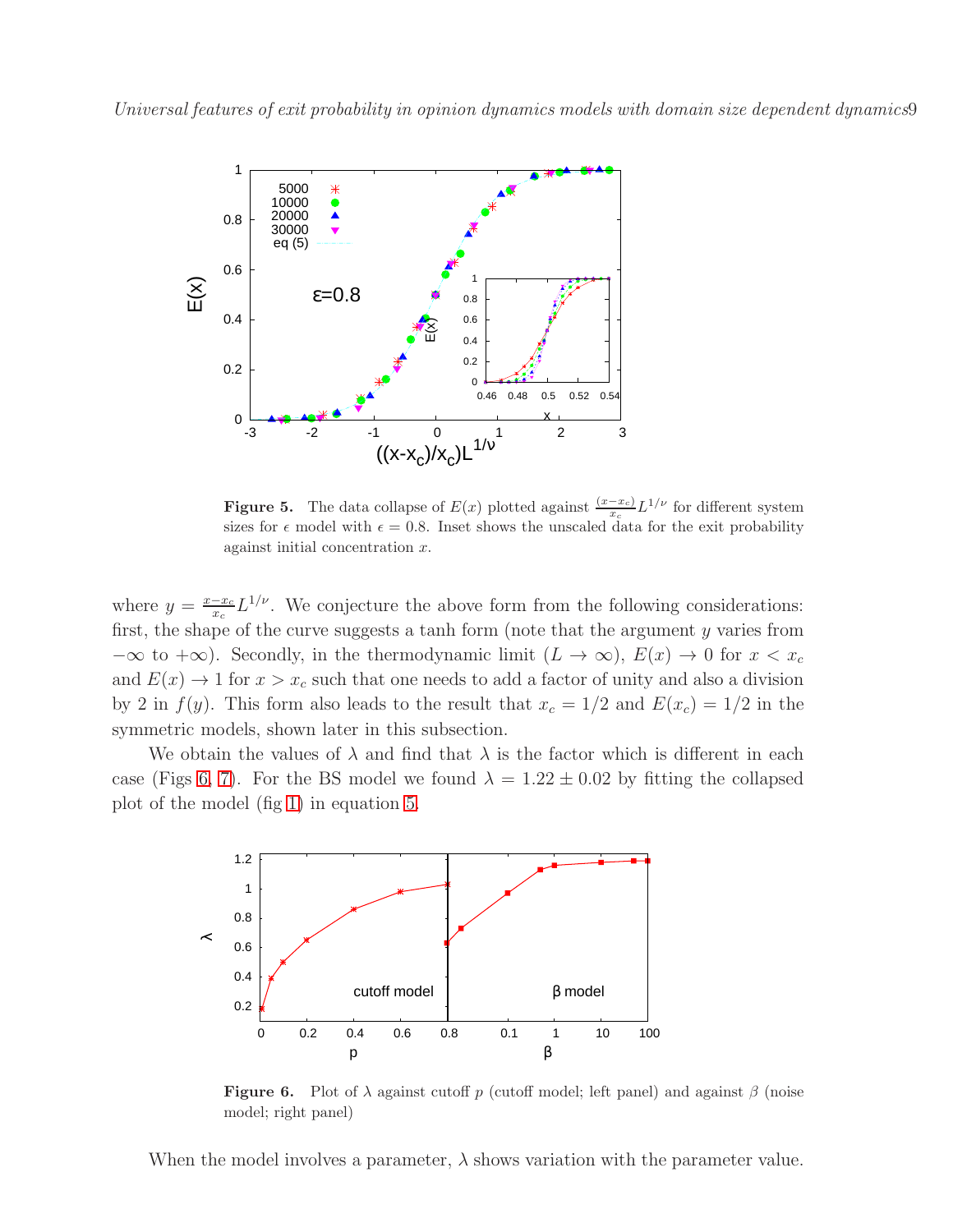

<span id="page-9-0"></span>**Figure 7.** Plot of  $\lambda$  against parameter  $\mu$  for two fixed values of  $\rho = 0.5$  and  $\rho = 0.8$  $(\rho - \mu \text{ model}; \text{ left panel})$  and against parameter  $\epsilon$  ( $\epsilon$  model; right panel)

In the cutoff model,  $\beta$  model and the  $\epsilon$  models, there are limiting values for which the models coincide with the Ising model and  $\lambda$  is undefined. On the other hand, for the  $\rho - \mu$  model, for  $\mu = 0$ ,  $\lambda$  is undefined as the dynamics do not lead to the all up/down state. As one increases the parameter values beyond that corresponding to the Ising limit in the first three models mentioned above and  $\mu = 0$  in the  $\rho - \mu$  model, one finds that  $\lambda$  increases. Each of these four models becomes equivalent to the BS model in the other extreme limiting values of the parameters used. Equivalence to the BS model is achieved in the cutoff model at  $p = 1$ ; in the β model, for  $\beta \to \infty$ ; in the  $\epsilon$  model for  $\epsilon = 1.0$  and in the  $\rho - \mu$  model for  $\mu = 1$  though the BS model behaviour may be present for even lesser values of the parameters as far as dynamical exponents are concerned. We find that  $\lambda$  varies monotonically and reaches a maximum value in the BS limit in general:  $\lambda < 1.22$  in the cutoff model,  $\epsilon$  model and  $\rho - \mu$  model for other values of the parameter while in the  $\beta$  model,  $\lambda$  appears to assume the BS model value beyond a finite value  $\beta \approx 1$ .

In the cutoff model, a significant change in the timescale occurs as  $p \to 1$  [\[21\]](#page-13-20) and the behaviour of  $\lambda$  against p close to unity is no longer very smooth. For this reason, we show the results up to  $p = 0.8$ . The values of  $\lambda$  for the  $\beta$  model shows a rather intriguing behaviour: it has an increasing behaviour for  $\beta$  < 1 and beyond  $\beta = 1$ ,  $\lambda$ increases very slowly and is almost a constant while approaching the BS value. However, there was no perceivable difference observed at  $\beta = 1$  when other dynamical properties of this model were studied [\[22\]](#page-13-21). In the  $\rho - \mu$  model, though  $\lambda$  depends on  $\mu$ , we found it to be independent of  $\rho$  within error bars. It is due to the fact that  $\rho$  is an irrelevant parameter, while  $\mu$  is a relevant parameter as shown in [\[20\]](#page-13-19).

In general, one can now use eq. [\(5\)](#page-7-1) to write down EP for the symmetric models as

<span id="page-9-1"></span>
$$
E(x,L) = \frac{\left[\tanh\lambda\left(\frac{x-x_c}{x_c}\right)L^{1/\nu} + 1\right]}{2}.\tag{6}
$$

In all these models,  $x_c = 1/2$  which can be established from symmetry arguments. In the BS model, one has no parameter and  $\lambda$  has a unique value. Using the relation

<span id="page-9-2"></span>
$$
E(x) + E(1 - x) = 1,\t\t(7)
$$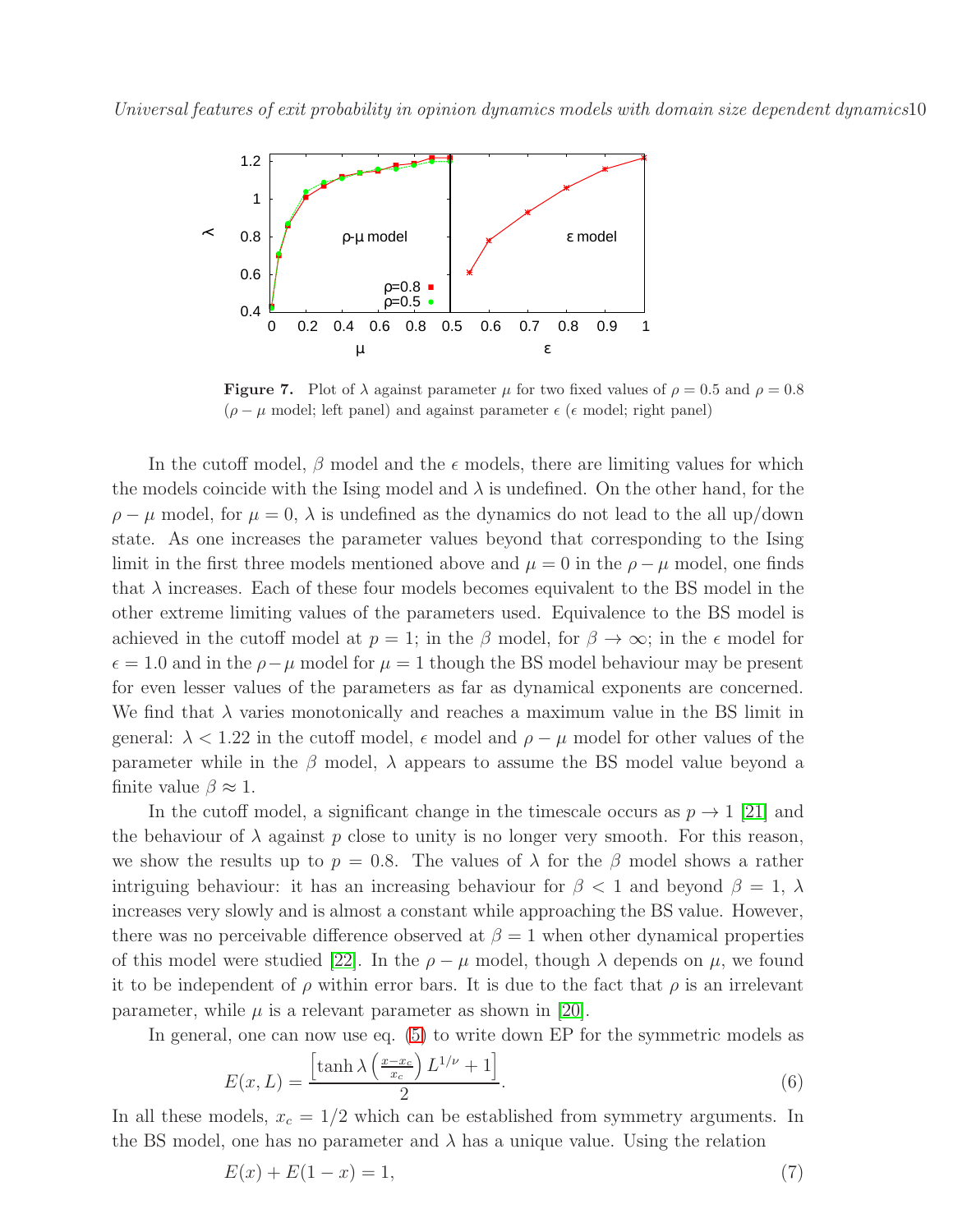and putting the expression for  $E(x)$  from eq.[\(6\)](#page-9-1), one can easily show that  $x_c$  has to be equal to  $1/2$  and  $E(x_c) = 1/2$ . In the other models we find that  $\lambda$  has a dependence on the parameter value and in principle one can assume  $x_c$  to be a function of the parameter also, but the observed scaling form and the fact that eq.  $(7)$  has to be true for all x and L leads to the result that  $x_c = 1/2$  always.

## 3.3. Analysis for the asymmetric WI model

In the WI model, it had already been noted that the value  $\nu \approx 2.5$  has to be used to obtain a data collapse. The EP here is found to be of the form

<span id="page-10-5"></span>
$$
E(x,\delta) = \frac{\left[\tanh\left(\lambda(\delta)y + c(\delta)\right) + 1\right]}{2} \tag{8}
$$

where  $y = \frac{x - x_c}{x_c}$  $\frac{-x_c}{x_c} L^{1/\nu}$ ;  $x_c$ ,  $\lambda$  and c all vary with  $\delta$ .

In this model, as the up and down spins have different status, it has to be noted that the probability that the final state is all down starting with  $x$  down spins will not be the same as  $E(x, \delta)$  for up spins. Rather, to consider the negative spin case, one has to replace  $\delta$  by  $1/\delta$  such that

<span id="page-10-0"></span>
$$
E(1 - x, \delta) + E(x, 1/\delta) = 1.
$$
\n(9)

We use the short-hand notation  $x_c$  for  $x_c(\delta)$ , c for  $c(\delta)$  and  $\lambda$  for  $\lambda(\delta)$ . For  $1/\delta$ , we use primed variables, e.g.  $x'_c$ '<sub>c</sub> for  $x_c(1/\delta)$ . Putting the expression of  $E(x,\delta)$  in eq. [\(9\)](#page-10-0), we get

$$
\tanh\left[\lambda\left(\frac{1-x-x_c}{x_c}\right)L^{1/\nu}+c\right] = -\tanh\left[\lambda'\left(\frac{x-x_c'}{x_c'}\right)L^{1/\nu}+c'\right].
$$

On simplification one gets

<span id="page-10-1"></span>
$$
c + c' = L^{1/\nu} \left[ x \left( \frac{\lambda}{x_c} - \frac{\lambda'}{x_c'} \right) - \lambda \left( \frac{1 - x_c}{x_c} \right) + \lambda' \right].
$$
 (10)

Since  $c(\delta)$  and  $c(1/\delta)$  cannot have any L dependence then,

<span id="page-10-4"></span>
$$
c(\delta) = -c(1/\delta). \tag{11}
$$

For the right hand side of  $(10)$  to be zero for any value of x,

<span id="page-10-2"></span>
$$
\frac{\lambda(\delta)}{x_c(\delta)} = \frac{\lambda(1/\delta)}{x_c(1/\delta)}\tag{12}
$$

and,

<span id="page-10-3"></span>
$$
\lambda(\delta) \left[ \frac{1 - x_c(\delta)}{x_c(\delta)} \right] = \lambda(1/\delta). \tag{13}
$$

Eliminating  $\lambda(\delta)$  and  $\lambda(1/\delta)$  from equations [\(12\)](#page-10-2) and [\(13\)](#page-10-3) we have,

$$
x_c(\delta) = 1 - x_c(1/\delta) \tag{14}
$$

which is consistent with the fact that x replaced by  $(1 - x)$  indicates  $\delta$  replaced by  $1/\delta$  which is the basis of eq. [\(9\)](#page-10-0). We have checked that equations [\(12\)](#page-10-2) and [\(13\)](#page-10-3) show excellent matching with numerical data. For example for  $\delta = 2.0$ , we obtain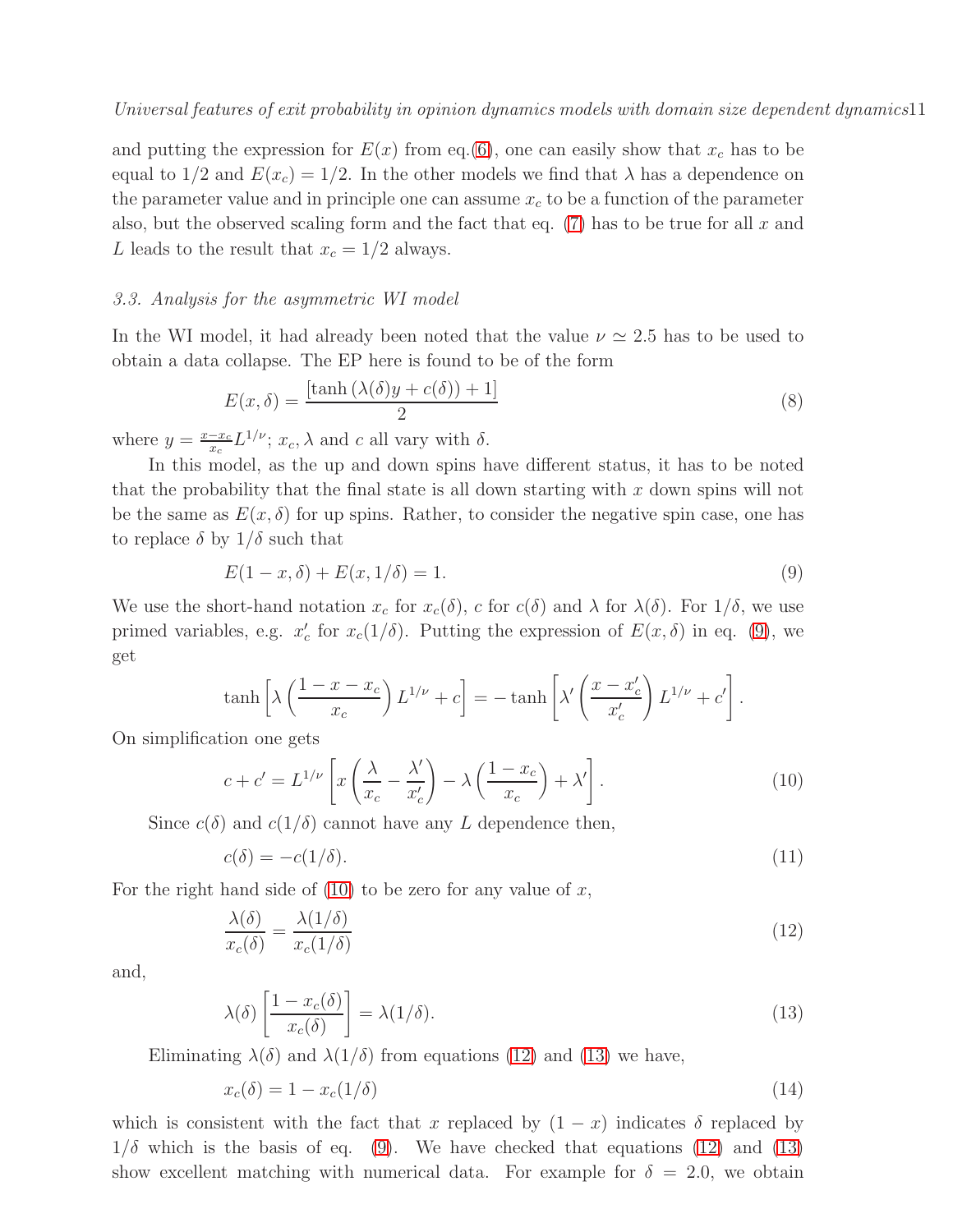$\lambda = 1.6 \pm 0.01$  and  $x_c = 0.696 \pm 0.001$  and (as  $1/\delta = 1/2 = 0.5$ ) the corresponding values for  $\delta = 0.5$  are  $\lambda = 0.7 \pm 0.01$  and  $x_c = 0.302 \pm 0.001$ . Inserting these values we find nearly perfect agreement of both sides of equations [\(12\)](#page-10-2) and [\(13\)](#page-10-3). However, this can be checked for any other values of  $\delta$  by extrapolating the curve shown in the bottom inset of Fig. [8](#page-11-0) and indeed one can get good agreement.



<span id="page-11-0"></span>**Figure 8.** Plot of  $\lambda$  against parameter  $\delta/(\delta+1)$  and the top inset shows variation of c with parameter  $\delta/(\delta+1)$  and the bottom inset shows variation of  $\frac{\lambda}{x_c}$  against  $\delta/(\delta+1)$ . The dashed straight line at the top inset is the fitted curve based on eq. [\(15\)](#page-11-1).

Since the data for  $c(\delta)$  has a lot of fluctuations for small values of  $\delta$  (see inset of Fig. [8](#page-11-0)), a direct check of eq. [\(11\)](#page-10-4) is difficult. However, from the figure  $c(\delta)$  appears to vary linearly with  $\delta/(\delta+1)$  and one can assume the form

<span id="page-11-1"></span>
$$
c(\delta) = a \frac{\delta}{1+\delta} - b. \tag{15}
$$

In case eq. [\(11\)](#page-10-4) is correct, one must have  $b = a/2$ . We tried the above form and the fit appears to be quite accurate with  $a = 1.53 \pm 0.05$  and  $b = 0.81 \pm 0.03$  which shows that b is very close to  $a/2$  within error bar. This shows that indeed the scaling form we assumed is consistent with the theory.

In the case of WI model, where  $x_c$  is different for different  $\delta$ , slope of  $E(x)$  is determined by  $\frac{\lambda}{x_c}$  which shows a minimum at  $\delta = 1$  and increases otherwise (Fig. [8,](#page-11-0) bottom inset). Thus any asymmetry makes the EP steeper which is also expected as the asymmetry makes the system biased towards one of the absorbing states.

#### 4. Summary and discussion

We have studied a number of opinion dynamics models in one dimension with different evolutionary rules for the state of the opinions/spins. A common feature is that the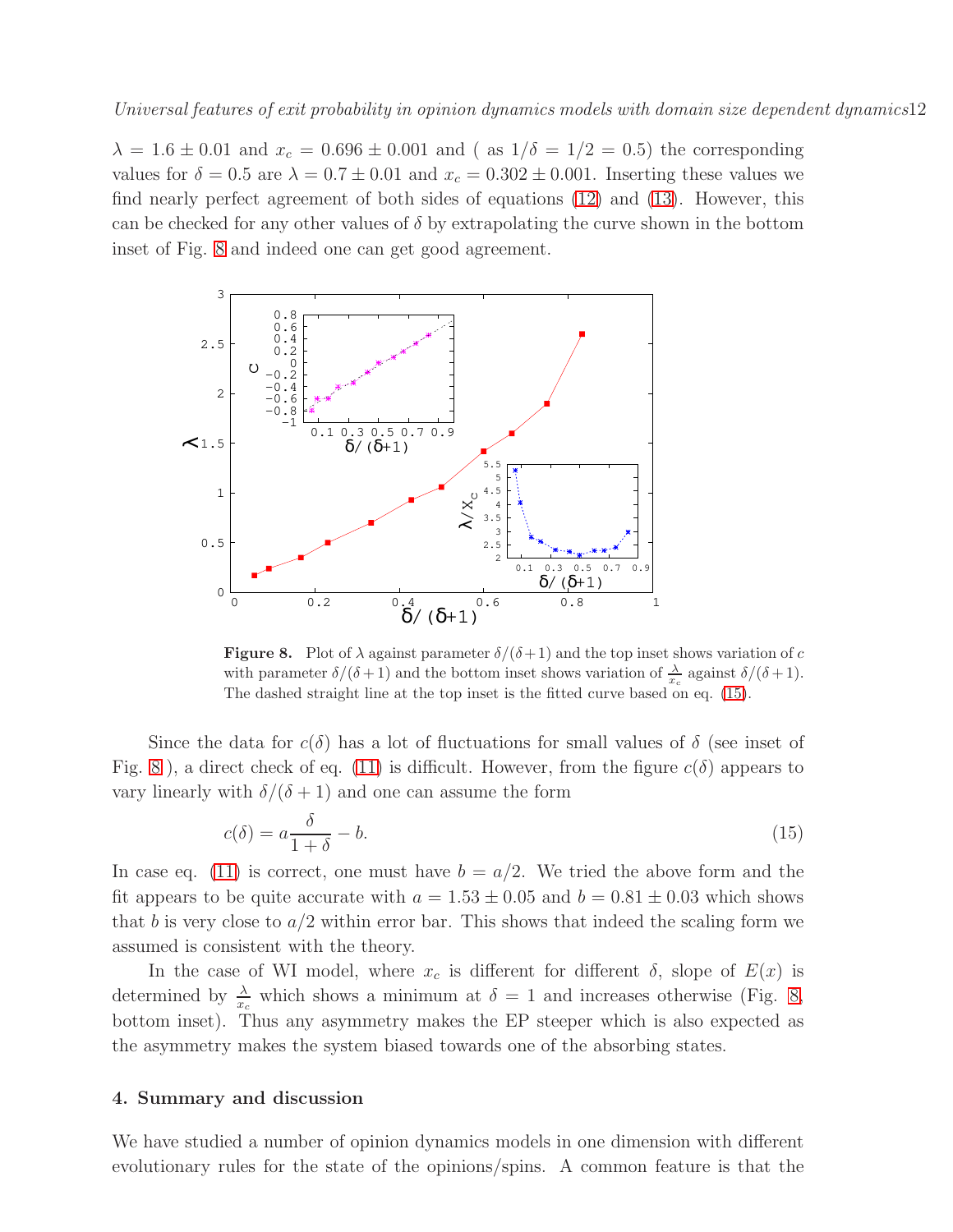update rules involve the size of the domains neighbouring a spin. This immediately gives rise to a different behaviour of the exit probability compared to that in the wellstudied models in one dimension. It shows finite size dependence and a step function like behaviour in the thermodynamic limit. The step function occurs at  $x = 0.5$  for models in which up and down states carry equal weight.

A scaling function with a universal form is found to exist with a universal value of the exponent  $\nu$  occurring in it. Though the scaling function involves a tanh term is a conjecture, however, we have shown that such a conjecture leads to consistent and meaningful results. Two non-universal parameters  $\lambda$  and c appear in the scaling function. c is zero for models which have up/down symmetry.  $\lambda$  has strong model dependence and it shows interesting variation with the model parameters.

The scaling argument for the finite size scaling is  $\lambda\left(\frac{x-x_c}{x_c}\right)$  $\frac{-x_c}{x_c}$ ) $L^{1/\nu}$ , which indicates that the width w of the region where  $E(x)$  is not equal to unity or zero decreases as  $\frac{x_c}{\lambda} L^{-1/\nu}$ . When the rule is simply a majority rule, i.e., the larger neighbouring domain dictates the updated state of the spin (BS model), the value of  $\lambda$  is obtained as  $\approx 1.22$ . For the symmetric models which involve a parameter,  $\lambda$  is smaller than the BS value while  $x_c$ is still equal to 0.5. This signifies that  $w$  is larger for all these models compared to the BS model. In the WI model where up/down spins are distinguished,  $\lambda/x_c$  is larger than the BS value as  $\delta$  deviates from unity showing that w in this case is smaller than the BS value. Asymmetry thus plays a strong role in determining the width  $w$ .

In the analysis of the WI model, one can further derive equations connecting the values of  $x_c$ , c and  $\lambda$  at  $\delta$  and  $1/\delta$  using eq. [\(8\)](#page-10-5), which shows very good agreement with numerical data.

We thus arrive at the conclusion that there exists a class of models in one dimension that shows a behaviour different from familiar short range spin models in term of EP. Studying different models all of which use a dynamical rule involving the size of the neighbouring domains, a universal scaling behaviour accompanied by an exponent with universal value is obtained. The coarsening behaviour of the models considered here are not identical, e.g., the cutoff model has a Ising-like late time dynamics (domain growth exponent  $z = 2$  [\[21\]](#page-13-20)) while the other models show BS like behaviour  $(z = 1)$ . Hence the step function behaviour of EP is clearly due to the domain size dependent dynamics as it is known that for the Ising model EP is just a linear function independent of system size. Asymmetry plays an important role but the value of  $\nu$  is not affected.

## 5. Acknowledgement

We acknowledge D. Dhar for a critical reading of an earlier version of the manuscript. PR acknowledges financial support from UGC. PS acknowledges financial support from CSIR project. SB thanks the Department of Theoretical Physics, TIFR, for the use of its computational resources.